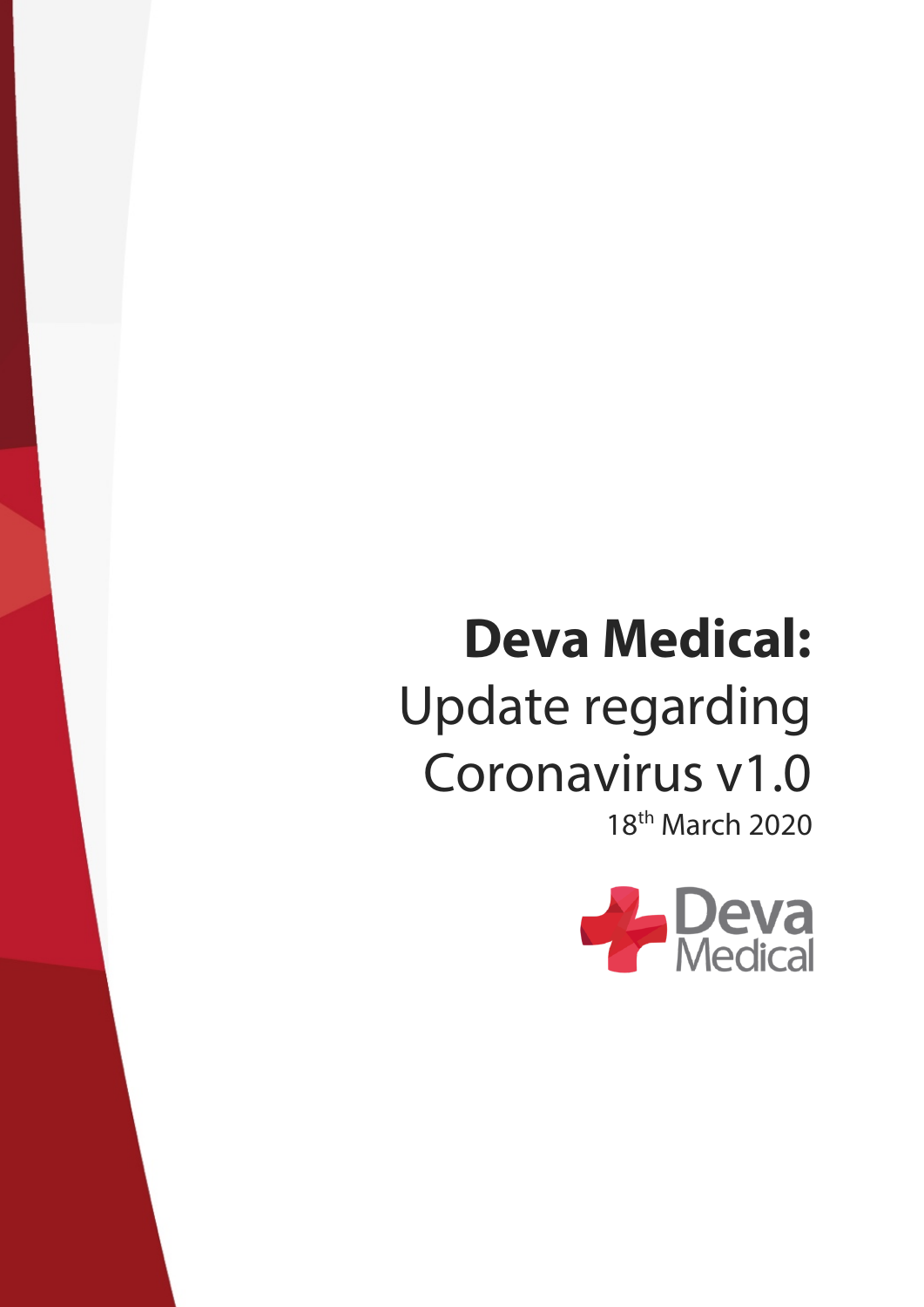# **Coronavirus Update**

As we all face some challenging times due to Coronavirus we would like to reassure you that Deva Medical will continue to provide the essential services you depend on. We have taken action to ensure that we are prepared for the impact this may have on our team, we have introduced additional measures to keep our staff and our customers safe, and we are resourced to respond to changes in requirements from our customers.

Key info that you need to know:

#### **Getting in touch with us**

- We have contingency plans in place for our office-based staff to work from home to enable continuity of access for fault reporting and scheduling appointments and repairs.
- At this time, when there will be increased demand for service support, we would encourage you to contact us via email whenever possible (service@deva-medical.com) and ensure that you provide as much detail as you can to help us deal quickly with your enquiry (eg type, serial number and location of asset, detail of service required or nature of fault, contact details for us to use).
- When we are booking our engineers to attend jobs, we will confirm with you that it is appropriate for the job to proceed, that access will be permitted, and that it will be possible for our engineers to carry out their duties safely.
- We will ask for details in advance of any current procedures for service providers to comply with whilst on site.
- If there are reasons why a job cannot proceed as planned, we will discuss this with you and reschedule to a more appropriate date.

# **Our engineers**

We have strengthened our team of engineers in anticipation of an increase in workload and will continue to increase our resourcing levels as required to meet enhanced demand and to handle staff absences.

We have introduced the following steps for our engineers to ensure that we manage the risks associated with Coronavirus to protect them and our customers from contamination as effectively as possible.

- Consult and follow the latest NHS guidance relating to Coronavirus using this link: https://www.nhs.uk/conditions/coronavirus-covid-19/
- Engineers to have a complete clean set of clothes for each new day, this does not necessarily have to be Deva workwear
- Engineers are to follow Public Health England's Coronavirus (COVID-19): guidance for health professionals and other organisations (https://www.gov.uk/government/topicalevents/coronavirus-covid-19-uk-government-response) which, for the avoidance of doubt, includes the following:
	- o Engineers to clean their vehicle and tools at the start and end of each day with anti-bacterial cleaner/wipes
	- o Engineers to wash hands with soap and water for at least 20 seconds on arrival on site